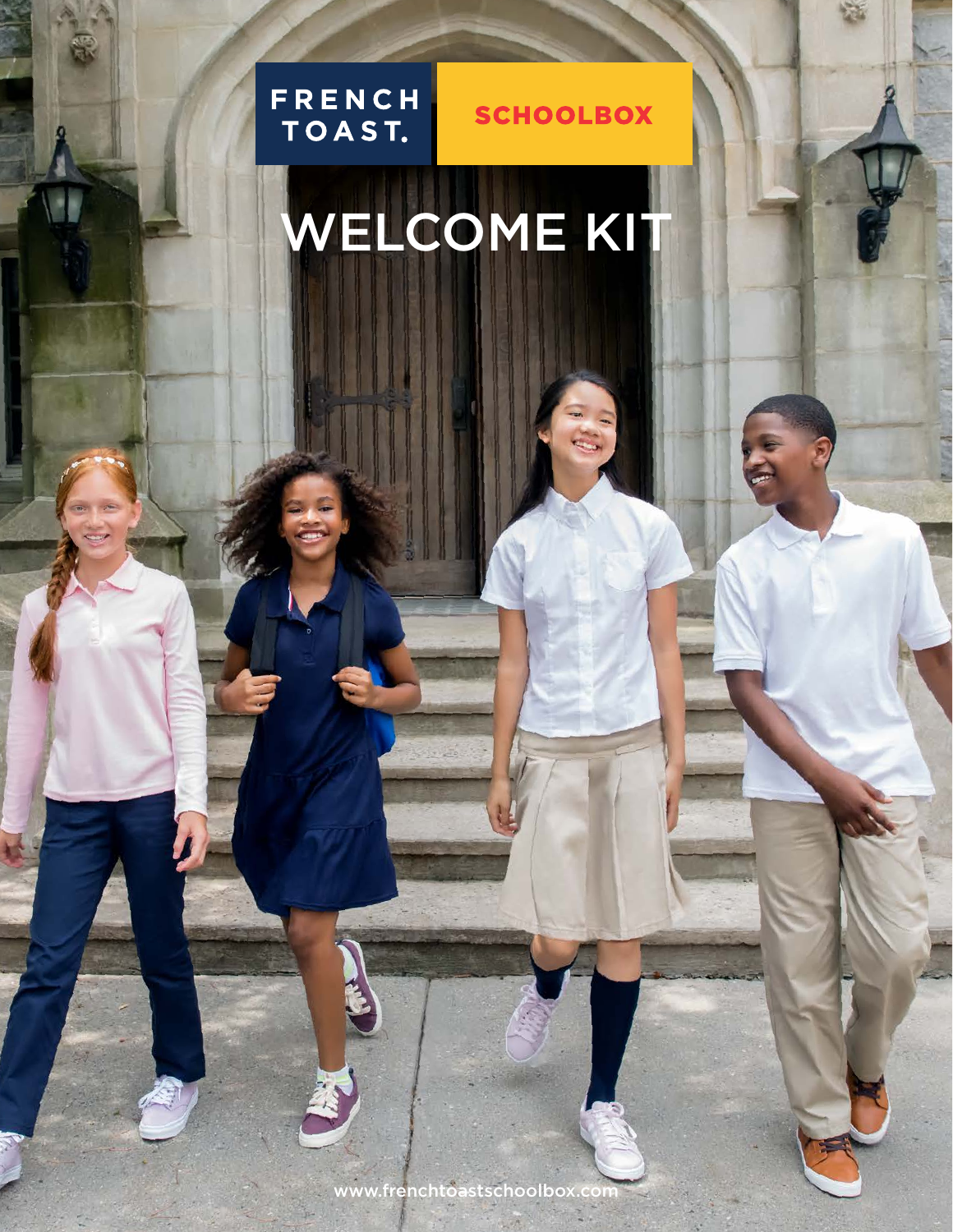**FRENCH** 

TOAST.

### WELCOME TO FRENCH TOAST **SCHOOLBOX**

#### We look forward to serving you as you shop for your new school uniforms and spirit items.

French Toast Schoolbox is part of LT Apparel Group, in business for over 50 years, and experts in providing top quality products for students across the nation. Our uniforms have been 50 Wash Tested to withstand the rigors of day-to-day school wear and provide superb fit, style, and comfort for your child. Our spirit items help everyone in the family show their school spirit and support your school's fundraising initiatives.

We have created a custom web store for your school where families can conveniently shop uniforms and spiritwear items 24/7. Please place the link on your school website for easy access.

Whenever you have questions about our products or services, please feel free to contact your French Toast Schoolbox representitive.

Thanks for becoming a French Toast Schoolbox family. We look forward to serving you!

*Best Regards,*

David Wiegmann *Regional Sales Manager* French Toast Schoolbox Uniforms and Spiritwear

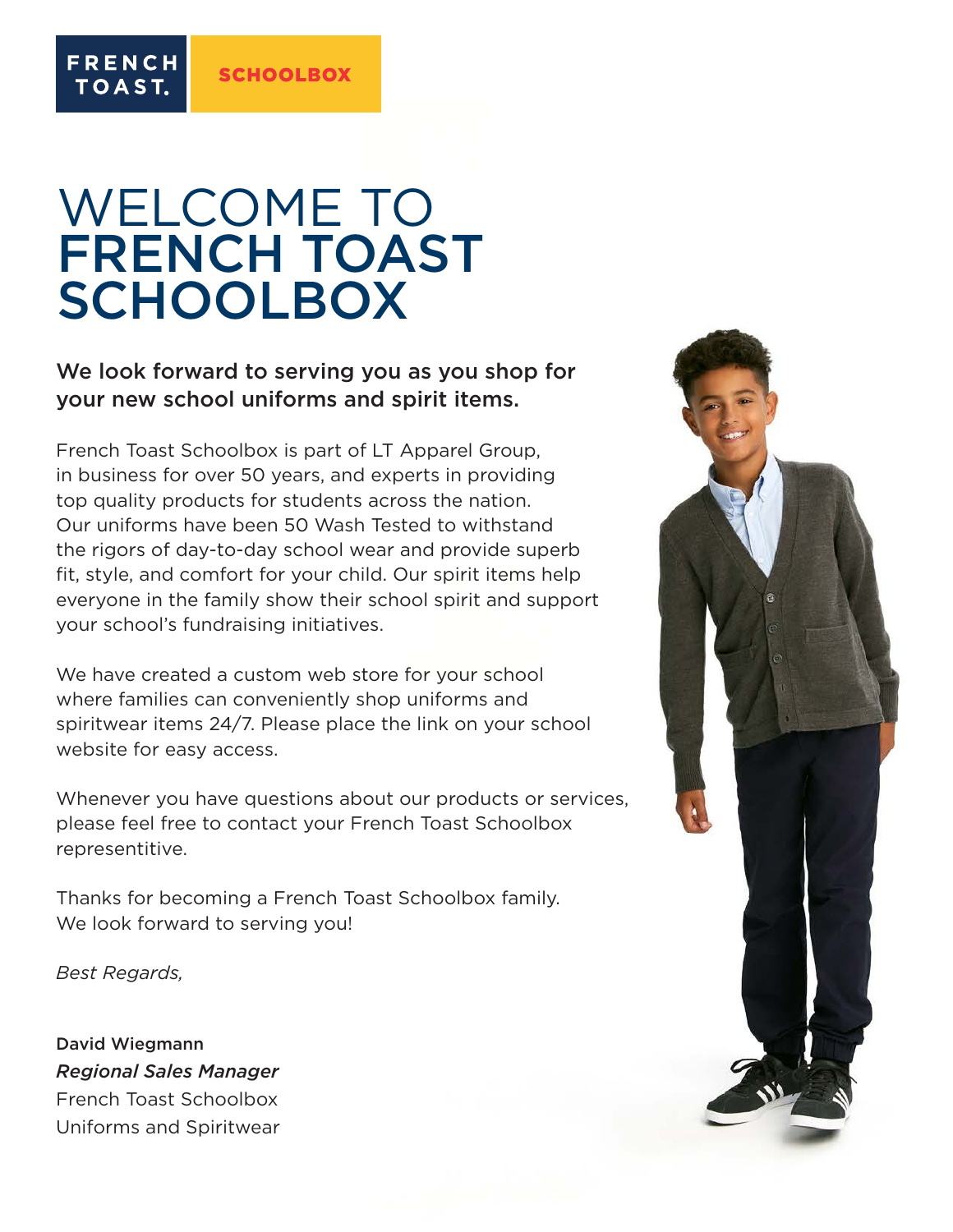## GETTING STARTED

**SCHOOLBOX** 

#### French Toast Schoolbox is proud to partner with your school! Follow these steps to start shopping.

- **1** Check out the uniform options available to your students by going to **FrenchToastSchoolBox.com**
- **2.** Select **Shop by School** and search by **Your School Name** or **School Code or Zip Code: XXXXXXX**

Orders \$100 or more get free shipping!

### UNIFORM CHECKLIST

Are you ready for back-to-school? Our handy checklist outlines how many uniform items your student **L** needs in the average school week.

**FRENCH** 

TOAST.

|        | uniform item             | quantity       |
|--------|--------------------------|----------------|
| $\Box$ | pants                    | $3 - 4$        |
| $\Box$ | shorts                   | $2 - 3$        |
| $\Box$ | skirts / skooters        | $\overline{2}$ |
| $\Box$ | jumpers / dresses        | $\overline{2}$ |
| $\Box$ | short sleeve tops        | $3 - 5$        |
| $\Box$ | long sleeve tops         | $3 - 5$        |
| $\Box$ | sweaters / sweatshirts   | $2 - 3$        |
| $\Box$ | jackets / fleece         | $1 - 2$        |
| $\Box$ | socks                    | 4-5 pairs      |
| $\Box$ | tights                   | $3 - 4$        |
| $\Box$ | kick shorts / leggings   | $2 - 3$        |
| П      | phys. ed./spiritwear tee | $2 - 3$        |



\* Suggested quantities are for one child in a household that does 2 loads of laundry a week.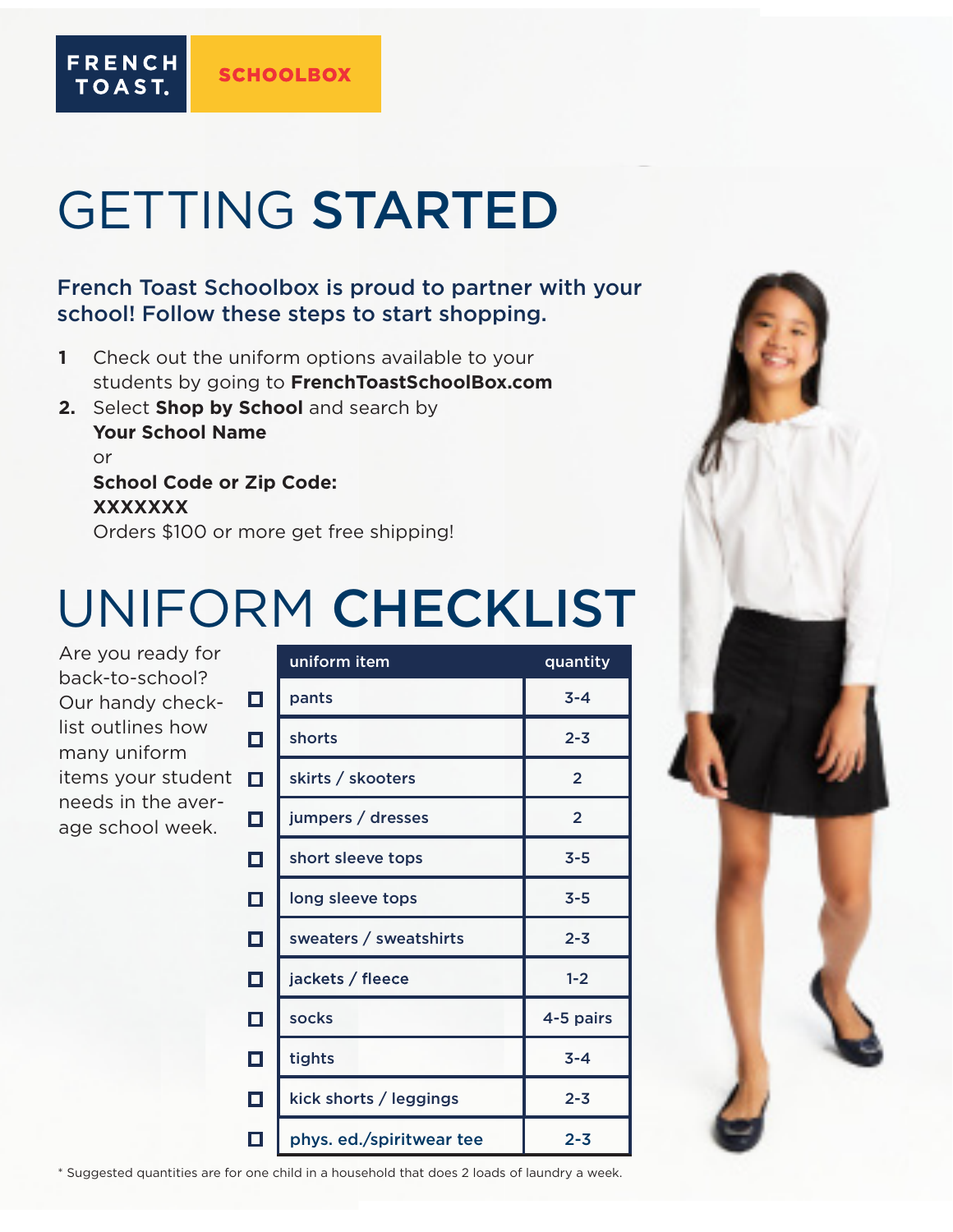### RETURNS AND EXCHANGES

We want you to be completely satisfied with your purchase. If you are not, you will be able to return your unworn merchandise within 90 days of the ship date for an exchange or full refund of the purchase price (excludes shipping & handling charges). We cannot accept returns or exchanges of custom embroidered products unless the product or the embroidery is defective.

Detailed return information will be provided on the back of the packing slip included with your shipment. Please fill out the return form and include it with any returned merchandise.

#### Return Options

**FRENCH** 

TOAST.

1. Use our Hassle-Free Pre-paid Return Label

- Drop it off at any UPS location.
- A flat fee of \$6.95 will be deducted from the amount of your refund.
- You will receive an email once your return has been processed.

2. Or, send your return to us with the shipper of your choice

A return due to shipping error or product defect has 14 days from receipt to qualify for free return label. In this instance contact our Customer Service Department at 1-800-FRENCHTOAST (1-800- 373-6248) and one of our Customer Service Representatives will be happy to assist you.

#### Exchange Options

If you need to return an item(s) and want to exchange it for the same item(s) in a different size or color, we will ship your new item(s) for FREE! Embroidered products are not eligible for a return or exchange unless the product or the embroidery is defective.

1. Call (800) 373-6248 to place your exchange order with one of our customer service representatives.

- After placing your exchange order, choose a return option above.
- 2. Or, follow the instructions on the back of your packing slip.
	- Include the items you want to return and fill out the exchange section with the items you want. Choose a return option above.  *(This option may be a 2-week turn around time.)*